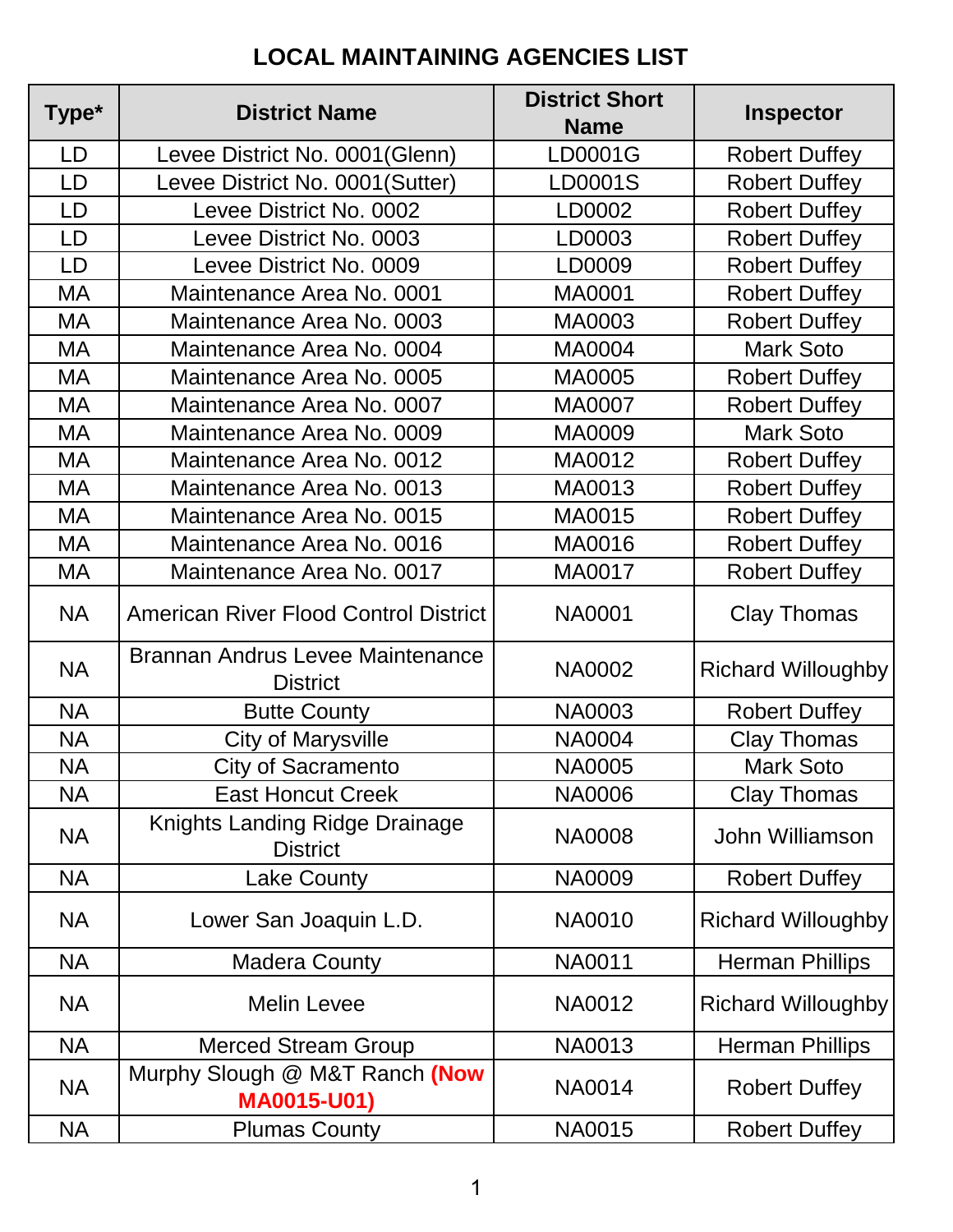| Type*     | <b>District Name</b>                                              | <b>District Short</b><br><b>Name</b> | <b>Inspector</b>          |
|-----------|-------------------------------------------------------------------|--------------------------------------|---------------------------|
| <b>NA</b> | Sacramento River West Side Levee<br><b>District</b>               | <b>NA0016</b>                        | John Williamson           |
| <b>NA</b> | San Joaquin F.C.D.                                                | <b>NA0017</b>                        | <b>Mark Soto</b>          |
| <b>NA</b> | <b>Shea Levee</b>                                                 | <b>NA0018</b>                        | <b>Robert Duffey</b>      |
| <b>NA</b> | <b>Tehama County</b>                                              | <b>NA0019</b>                        | <b>Robert Duffey</b>      |
| <b>NA</b> | East - West Interceptor Canal - Sutter<br><b>Maintenance Yard</b> | <b>NA0020</b>                        | <b>Robert Duffey</b>      |
| <b>NA</b> | <b>Yolo County Cache Creek</b>                                    | NA0021                               | John Williamson           |
| <b>NA</b> | Yolo Service Area 6                                               | <b>NA0022</b>                        | John Williamson           |
| <b>RD</b> | <b>Reclamation District No. 0001</b>                              | <b>RD0001</b>                        | <b>Mark Soto</b>          |
| <b>RD</b> | <b>Reclamation District No. 0003</b>                              | RD0003                               | <b>Richard Willoughby</b> |
| <b>RD</b> | <b>Reclamation District No. 0010</b>                              | RD0010                               | <b>Clay Thomas</b>        |
| <b>RD</b> | <b>Reclamation District No. 0017</b>                              | <b>RD0017</b>                        | <b>Mark Soto</b>          |
| <b>RD</b> | <b>Reclamation District No. 0070</b>                              | <b>RD0070</b>                        | <b>Robert Duffey</b>      |
| <b>RD</b> | <b>Reclamation District No. 0108</b>                              | <b>RD0108</b>                        | John Williamson           |
| <b>RD</b> | <b>Reclamation District No. 0150</b>                              | <b>RD0150</b>                        | <b>Richard Willoughby</b> |
| <b>RD</b> | <b>Reclamation District No. 0307</b>                              | RD0307                               | <b>Herman Phillips</b>    |
| <b>RD</b> | <b>Reclamation District No. 0341</b>                              | RD0341                               | <b>Herman Phillips</b>    |
| <b>RD</b> | <b>Reclamation District No. 0349</b>                              | RD0349                               | <b>Herman Phillips</b>    |
| <b>RD</b> | <b>Reclamation District No. 0369</b>                              | <b>RD0369</b>                        | <b>Herman Phillips</b>    |
| <b>RD</b> | <b>Reclamation District No. 0404</b>                              | <b>RD0404</b>                        | <b>Richard Willoughby</b> |
| <b>RD</b> | <b>Reclamation District No. 0501</b>                              | RD0501                               | <b>Herman Phillips</b>    |
| <b>RD</b> | <b>Reclamation District No. 0524</b>                              | RD0524                               | <b>Richard Willoughby</b> |
| <b>RD</b> | <b>Reclamation District No. 0536</b>                              | RD0536                               | <b>Herman Phillips</b>    |
| <b>RD</b> | <b>Reclamation District No. 0537</b>                              | RD0537                               | John Williamson           |
| <b>RD</b> | <b>Reclamation District No. 0544</b>                              | <b>RD0544</b>                        | <b>Richard Willoughby</b> |
| <b>RD</b> | <b>Reclamation District No. 0551</b>                              | RD0551                               | <b>Herman Phillips</b>    |
| <b>RD</b> | <b>Reclamation District No. 0554</b>                              | <b>RD0554</b>                        | <b>Herman Phillips</b>    |
| <b>RD</b> | <b>Reclamation District No. 0556</b>                              | RD0556                               | <b>Herman Phillips</b>    |
| <b>RD</b> | <b>Reclamation District No. 0563</b>                              | RD0563                               | <b>Richard Willoughby</b> |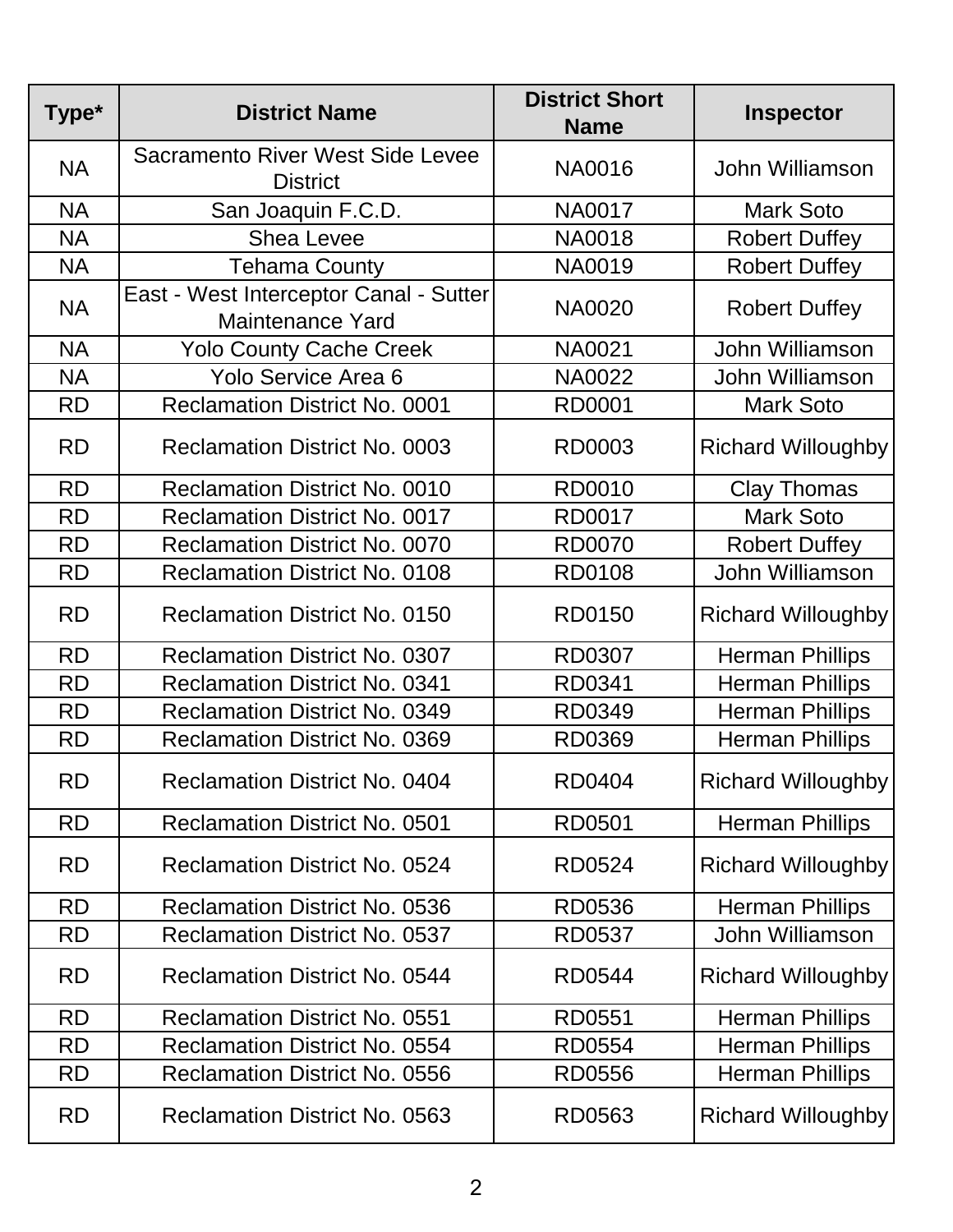| Type*     | <b>District Name</b>                 | <b>District Short</b><br><b>Name</b> | <b>Inspector</b>          |  |
|-----------|--------------------------------------|--------------------------------------|---------------------------|--|
| <b>RD</b> | <b>Reclamation District No. 0755</b> | <b>RD0755</b>                        | <b>Herman Phillips</b>    |  |
| <b>RD</b> | <b>Reclamation District No. 0765</b> | <b>RD0765</b>                        | <b>Richard Willoughby</b> |  |
| <b>RD</b> | <b>Reclamation District No. 0784</b> | <b>RD0784</b>                        | <b>Clay Thomas</b>        |  |
| <b>RD</b> | <b>Reclamation District No. 0785</b> | <b>RD0785</b>                        | John Williamson           |  |
| <b>RD</b> | <b>Reclamation District No. 0787</b> | <b>RD0787</b>                        | John Williamson           |  |
| <b>RD</b> | <b>Reclamation District No. 0817</b> | RD0817                               | <b>Clay Thomas</b>        |  |
| <b>RD</b> | <b>Reclamation District No. 0827</b> | <b>RD0827</b>                        | John Williamson           |  |
| <b>RD</b> | Reclamation District No. 0900        | <b>RD0900</b>                        | <b>Mark Soto</b>          |  |
| <b>RD</b> | <b>Reclamation District No. 0999</b> | RD0999                               | <b>Richard Willoughby</b> |  |
| <b>RD</b> | <b>Reclamation District No. 1000</b> | <b>RD1000</b>                        | <b>Clay Thomas</b>        |  |
| <b>RD</b> | <b>Reclamation District No. 1001</b> | RD1001                               | <b>Clay Thomas</b>        |  |
| <b>RD</b> | <b>Reclamation District No. 1500</b> | <b>RD1500</b>                        | John Williamson           |  |
| <b>RD</b> | <b>Reclamation District No. 1600</b> | <b>RD1600</b>                        | John Williamson           |  |
| <b>RD</b> | <b>Reclamation District No. 1601</b> | <b>RD1601</b>                        | <b>Richard Willoughby</b> |  |
| <b>RD</b> | <b>Reclamation District No. 1602</b> | RD1602                               | <b>Mark Soto</b>          |  |
| <b>RD</b> | <b>Reclamation District No. 1660</b> | <b>RD1660</b>                        | <b>Robert Duffey</b>      |  |
| <b>RD</b> | <b>Reclamation District No. 2031</b> | RD2031                               | <b>Mark Soto</b>          |  |
| <b>RD</b> | <b>Reclamation District No. 2035</b> | RD2035                               | <b>Clay Thomas</b>        |  |
| <b>RD</b> | <b>Reclamation District No. 2058</b> | <b>RD2058</b>                        | <b>Mark Soto</b>          |  |
| <b>RD</b> | <b>Reclamation District No. 2060</b> | <b>RD2060</b>                        | <b>Herman Phillips</b>    |  |
| <b>RD</b> | <b>Reclamation District No. 2062</b> | RD2062                               | <b>Mark Soto</b>          |  |
| <b>RD</b> | <b>Reclamation District No. 2063</b> | RD2063                               | <b>Richard Willoughby</b> |  |
| <b>RD</b> | <b>Reclamation District No. 2064</b> | <b>RD2064</b>                        | <b>Herman Phillips</b>    |  |
| <b>RD</b> | <b>Reclamation District No. 2068</b> | <b>RD2068</b>                        | <b>Herman Phillips</b>    |  |
| <b>RD</b> | <b>Reclamation District No. 2075</b> | RD2075                               | <b>Herman Phillips</b>    |  |
| <b>RD</b> | <b>Reclamation District No. 2085</b> | RD2085                               | <b>Mark Soto</b>          |  |
| <b>RD</b> | <b>Reclamation District No. 2089</b> | RD2089                               | <b>Mark Soto</b>          |  |
| <b>RD</b> | <b>Reclamation District No. 2091</b> | RD2091                               | <b>Richard Willoughby</b> |  |
| <b>RD</b> | <b>Reclamation District No. 2092</b> | RD2092                               | <b>Mark Soto</b>          |  |
| <b>RD</b> | <b>Reclamation District No. 2094</b> | RD2094                               | <b>Mark Soto</b>          |  |
| <b>RD</b> | <b>Reclamation District No. 2095</b> | RD2095                               | <b>Mark Soto</b>          |  |